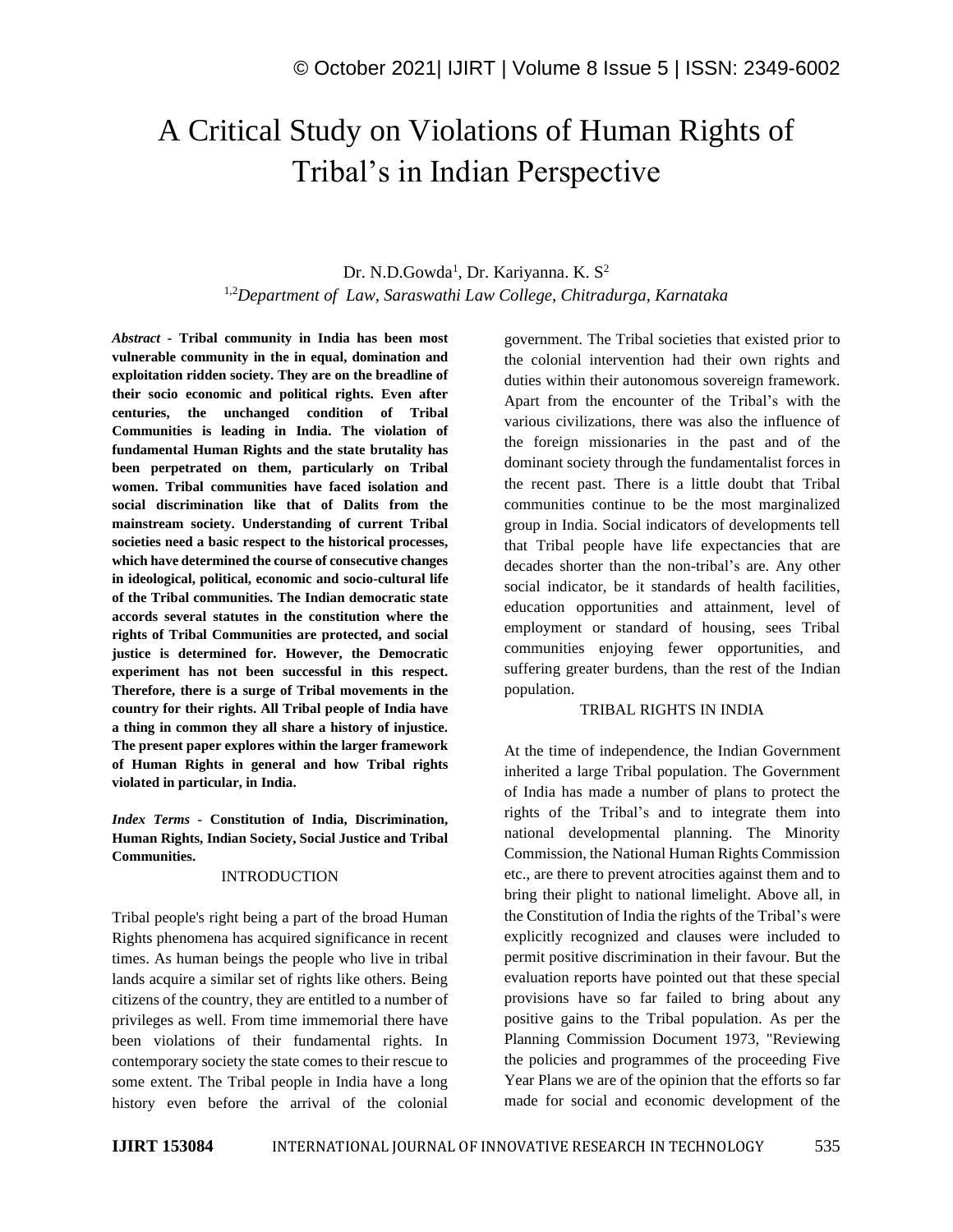scheduled tribes have not brought an appreciable change in their condition." There can be a number of explanations for the failure of the governmental programmes for Tribal development. However, the oppression and appropriation of the Tribal people by the economically and politically more powerful groups have led to Tribal movements or Tribal unrest. For instance, the Santal rebellion, the revolt by Birsa Bhagwan, the Praja Mandal Movement, the Tana Bhagat Movement, the Naxalbari Movement, the Jharkhand Movement etc, are all attempts by the Tribal people to shake off the yoke of exploitation.

In recent times the traditional territories of the Tribal people have been subjected to incursions. Their lands are taken away in the name of economic advancement of the country. But in return they receive landlessness, impoverishment and long-term degradation of the environment on which they totally depend. For almost two centuries now, Tribal communities, like many other non tribal peasants and forest dwellers, have been witness to the collapse of their multiple relationships with the land, the forest and among themselves. The basis of their cultural ethos, their systems of meaning have faced the collective unslaught of outsider exploiters, the disruptive impact of proselytizing Christianity, and of foreign models of economic betterment which have been conceived without their participation and implemented without their consent. Laws like Land Acquisition Act and the Indian Forest Act legitimize the continuing decline in access and control over forest resources that are the basis of their subsistence economy. Initiatives from the Bharat-Jan-Andolan, Shosit Jan Andolan, the Indian Council of Indigenous and Tribal Peoples, Adivasi Sangamams in South India, PUCL, PUDR etc., are indicative of these modest attempts to raise fundamental issues and define an alternative political agenda that frontally challenges the institutions and structures of our bourgeois democracy.

#### STATE POLICY AND THE TRIBAL'S

The edifice of colonial forestry was inherited by the Government of Independent India and immediately put to work in the service of the State's primary goals of repaid industrialization. The National Forest Policy 1952 underlies continuity of the colonial policy. It reinforced the claim of the state to exclusive control over forest protection and production. Significantly this policy identifies shifting cultivation as one of the main threats to state forestry. But in turn this affects the basic rights of the Tribal's to be dependent on forest resources. Hence, many Tribal groups mounted a sustained challenge to the continuing denial of their rights. The Khanwar tribes of Madhya Pradesh protested in 1957 against revenue collection and called upon the people to defy forest laws which violated their customary rights. Their slogan, "Jangal Zamin Azad Hai", (forest and land are free gifts of nature) succinctly expressed the opposition to external control and commercial use. Another concept of conflict is the 'Contractor System' which is the modus operandi of forest working in India. The State's unwillingness to replace the contractor system has given rise to militant movements. Naxalite movement is one of the results of this type of exploitation.

#### HUMAN RIGHTS OF TRIBAL COMMUNITIES

Human Rights are the birthrights of every Human being and they form an integral part of the socio cultural fabric of Humanity all over the world. However, they are vulnerable to abuse and violation. Human Rights can be understood as abstract norms and values protected in laws, Constitution, and International Conventions. At the same time, Human Rights are cultural concepts that are slowly evolving in response to social change or contestation. The paper explores how Human Rights have become applicable to the realities of Tribal lives and how we can build on the International Conventions and agreements that have accomplished this task to understand the dimensions of Tribal's Human Rights in the Indian society. Tribal's Human Rights provide fundamental insights into the causes, manifestations and consequences of Human Rights violations experienced by Tribal communities.

In India, the last quarter of the 20th century has been a witness to the growing recognition of the place and relevance of Human Rights due to pressure from various collective movements. It is obvious that this concern in Human Rights is rooted in the denial of life and liberty that was a pervasive aspect of the emergency (1975–77). The mass arrests of the leaders of the opposition and the targeted apprehension of those who could present a challenge to an authoritarian state are some of the dominant images that have survived. The civil liberties movement was a product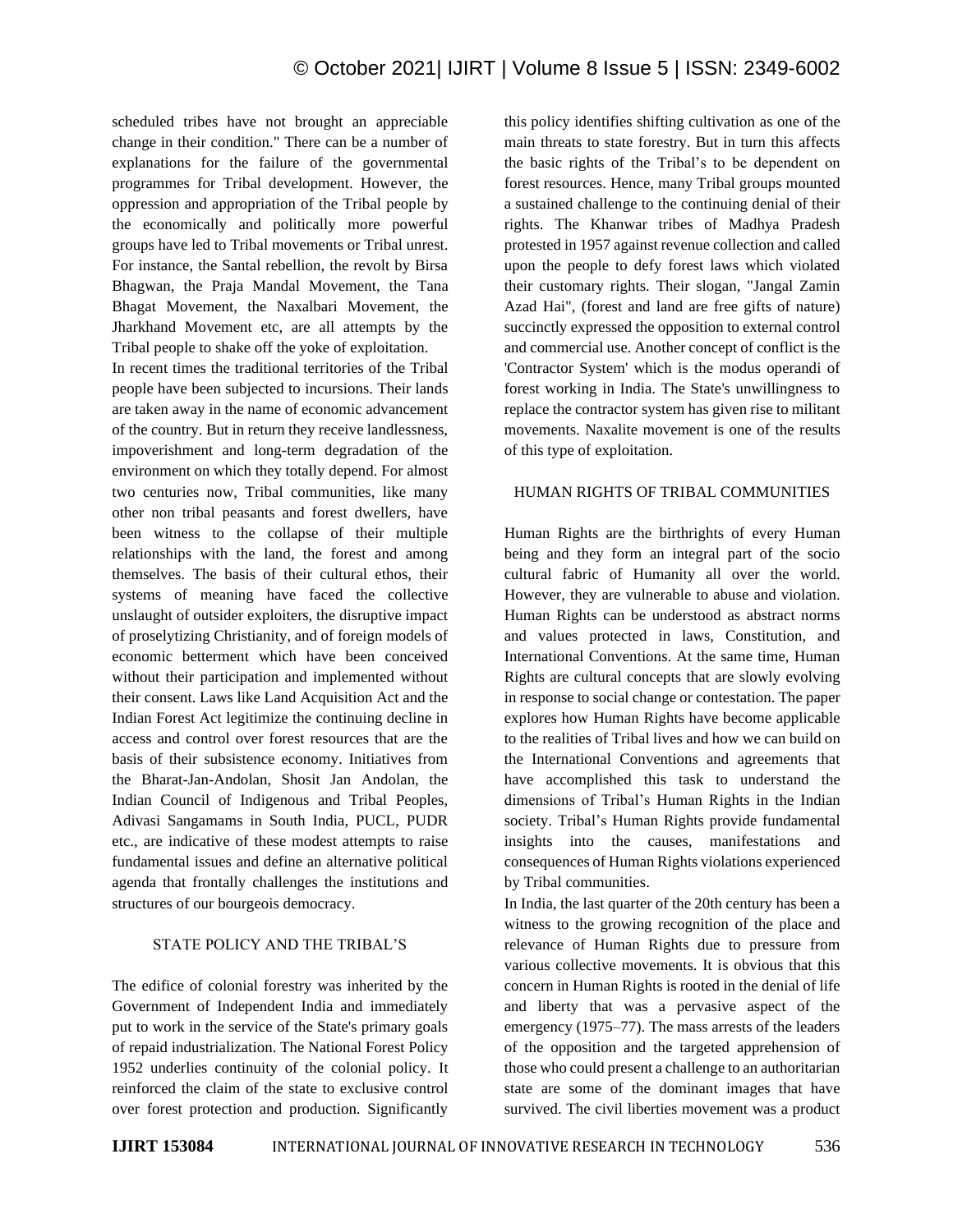of the crisis. Preventing subjective detention, imprisonment, the use of the judicial process non transparently and custodial violence were on the agenda of the civil liberties movement. For past two decades, movements of peasants, tribals, Dalits, women, students and working-class movements have highlighted Human Rights concerns.

Thus, Human Rights have become prominent on the National and International agenda. Coinciding with the United Nation Declaration, the Indian Constitution also replicates that, the State will not distinguish against any citizen on grounds of birth, place, ethnic, religion, caste and agreed that the promotion and protection of all Human Rights is a legitimate concern of the State. These include basic survival rights to Health care, shelter, food and social security, the right to work, the right to education, and the right to participate in the cultural life of one's society. However, there is a huge gap between the ideal of the Human Rights laws and the reality of continuing gross Human Rights violations of Tribal communities in India.

## LAND ALIENATION TO NON-TRIBAL PEOPLES

The constitutional safeguards as provided in the 5th Schedule of the Constitution of India and various other State level laws which among others prohibit transfer of the lands of the Tribal Communities have failed to prevent widespread land alienation of the Tribal people. The core cause of the land alienation has been the Land Acquisition Act- 1894 under which the government can exercise its sovereign power to take away any land in the name of public purposes.

The non-Tribal's have also illegally occupied hundreds of acres of land belonging to Tribal communities by force in Andhra Pradesh, allurement and acquiring Tribal lands by marrying Tribal women. There is ample of evidence that a majority of these non-Tribal's are from coastal Andhra upper caste and ruling classes. Many scholars who worked on Tribal issues have raised these issues very often. Even Girglani, J.M in his report on Tribal Land issues in Telangana Area submitted to the Government in 2005 says that Telangana have been losing land to non-Tribal's since long back. The Gonds of Adilabad in the 1930s lost land to Marathis and during1940s to Hindu and Muslim settlers invited by the Nizam from neighboring districts. The famous Regulation of 1/1970, Scheduled areas in Telangana saw an arrival of non-Tribal population, which in due course of time has passed into the hands of Telugu non Tribals mostly from four central coastal Andhra districts. The onslaught of non-Tribal's from costal districts over scheduled areas in Telangana continued unabated. According to estimates as much as 1.5 lakhs acres of fertile lands along Godavari Riverbanks of Warangal and Khammam have passed into hands of dominant caste people such as Kamma, Rajulu, Reddy and Kapu landlords and cultivators belonging to the coastal area due to ineffective implementation of the Land Transfer Regulation Acts. In similar lines with Kerala, Andhra Pradesh Land Transfer Regulation-1959 was amended in 1970, in an attempt to accommodate the interest of non-Tribal's as a result Khammam district has become a victim to most atrocious non Tribal's penetration from coastal areas.

#### FAILURE TO ENSURE FOREST RIGHTS

After the emergence of private property and the emergence of modern nation states, as Tribal communities have no legal rights over the lands they have been living on and cultivating for generations, it became easy for the non-Tribal's to acquire the land of Tribal people. Often, the law declares these unregistered lands as reserved or protected forests, or sanctuaries and national parks. The access of Tribal communities to forest produces or to the grazing of cattle is rendered illegal, they are threatened and penalized for entering into the forest. A large number of these people belong to the Tribal communities. They live every day under the unpredictable threat of being evicted from their homes, the only legal protection they have is the due process of law. Over the years, when these people have protested against oppression by the forest department or raised their voices to demand legal rights, the state has used force to suppress them to the extent of denying them the right to life.

The National Forest Policy of 1988 recognizes symbiotic relationship between forest and Tribal communities yet, the Tribal people have been systematically victimized under the Forest Act of 1927. When the Forest Conservation Act of 1980 came into implementation, thousands of acres of land of Tribal communities were encroached overnight. In 2006, the government of India brought the Scheduled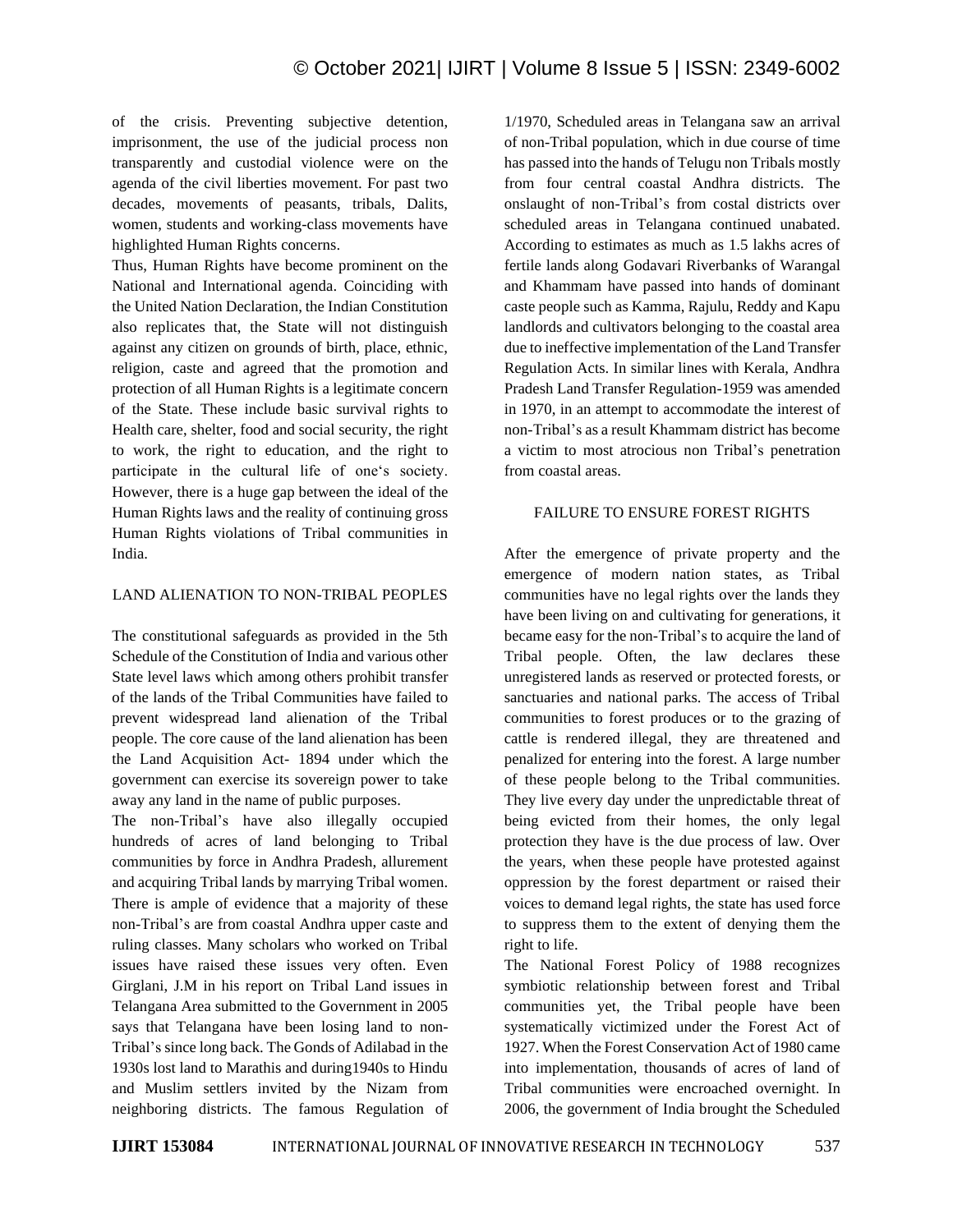Tribes and other Traditional Forest Dwellers (Recognition of Forest Rights) Act. The Act is aimed at undoing the age-old injustice done to Tribal communities by restoring and recognizing their preexisting rights. The recognition and restoration have been, however passing through rough weather in respect of its implementation. The Government of India till today has failed to notify the Rules of Procedures of the Forest Rights Act of 2006. In the meanwhile, Tribal's continue to be prosecuted for accessing minor forest produce. There were 2, 57,226 forest cases pending against 1, 62,692 Tribal communities between 1955 and 30 June 2006 under different Sections of the Forest Act of 1927.

# DEVELOPMENT POLICIES BECAME DISADVANTAGE TO TRIBAL COMMUNITIES

Tribal people who constituted 8.6% of the total population of India as per 2011 census also constituted 55.1% of the total development project induced displaced persons up to 2010 on account of mega developmental projects like Industries, Mining, Dams, Wildlife Sanctuaries, Parks and Conservation of Nature, etc. Development projects have become more problematic particularly in Andhra Pradesh during the last few decades. In this context take the Polavaram Dam, which is to be built across the Godavari River which will displace around 400,000 people in the three states, Andhra Pradesh, Chhattisgarh and Orissa. Of them at least 150,000 are Tribal's (the submergence area includes 170 habitations of Koya and Kondareddy ) particularly vulnerable Tribal groups dearly in terms of livelihood and preservation of distinctive cultural heritage are in shock and the rest mostly Dalits dependent on minor forest produce for their livelihood. Displacement not only disrupts the lives of the individuals and families concerned, but also their entire communities and societies. In many cases, due to displacement, socio-economic systems and community structures breaks down. As a result, Tribal Communities are at the lowest point in every socioeconomic indicator. Moreover, they are seldom rehabilitated. As India's active economy involves further resources, Tribal Communities face more displacement. In the last three years, the National Policy on Resettlement and Rehabilitation for Project Affected Families of 2004 was amended twice in 2006 and 2007 but failed to address the problems of displaced people. Tribal Communities must resist for their right and democratic conscious people should support them in this respect.

## CULTURE AND LANGUAGE RIGHTS OF TRIBAL COMMUNITIES

Tribal Communities have been unable to safeguard and promote their language and culture, even though Article 19(5) of the Constitution states that a cultural or linguist minority has the right to conserve its language and culture. This means that Tribal's as individual and groups have right to use their own language, to practice their own culture, to study their own history, tradition and heritage etc. The state cannot, by law, impose upon them any other culture or language. While the state may not have enforced any language or culture on them, neither has it taken any positive steps worth the name towards meeting this provision of the constitution. Rather, the steps taken are far from being in consonance with the provisions laid down in the Constitution. The posture that they adopted has invariably been in the direction of assimilation into the language and culture of the major community, rather than protection and promotion of the distinct language and culture of the Tribal Communities. Schooling extended to Tribal communities for example, has invariably been made in the language of the dominant regional community of the respective states or in English. The result is that Tribal Communities are increasingly losing knowledge of their own language and culture. Indeed, the promotion of language and culture has been left to Tribal Communities themselves. Yet, because of lack of control over human, organizational and financial resources, the Tribal Communities have not been able to take effective measures in this direction. Only where such support has been made available in some form or the other the Tribal Communities have been able to protect and safeguard their culture.

#### VIOLATION OF PESA ACT IN INDIA

To reinforce the Constitutional provisions for protection of the Tribal Communities, this important Panchayat (Extension to the Scheduled Areas) Act-1996 or PESA, has been enacted in recent years. The act empowers the scheduled Tribes to safeguard and preserve the traditions and customs of the people, their